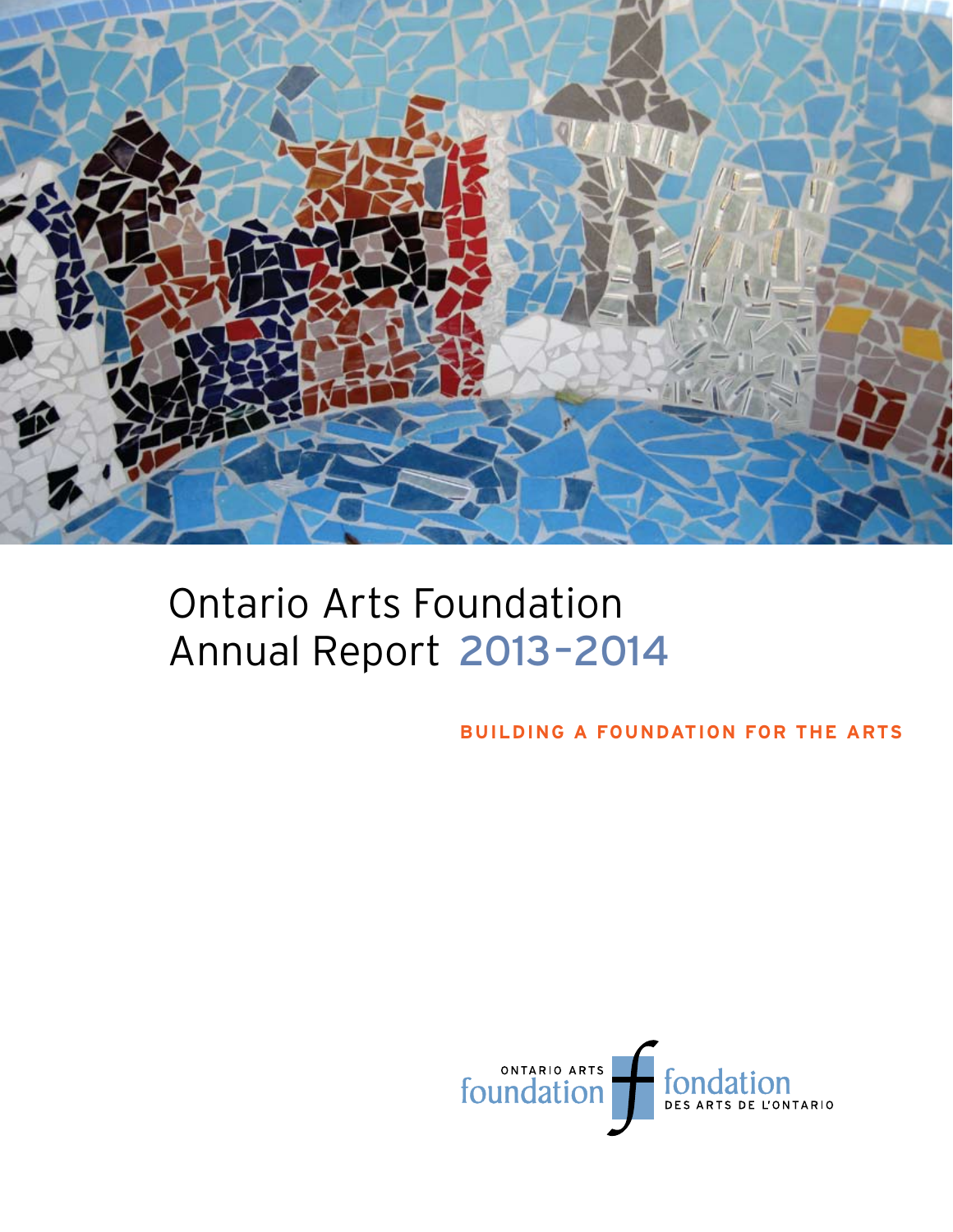# OAF 2013-2014 at a Glance

- 305 funds
- \$67 million in assets
- \$2.7 million in endowment income disbursed
- \$220,000 paid out in awards and scholarships
- \$845,000 in new contributions and matching grants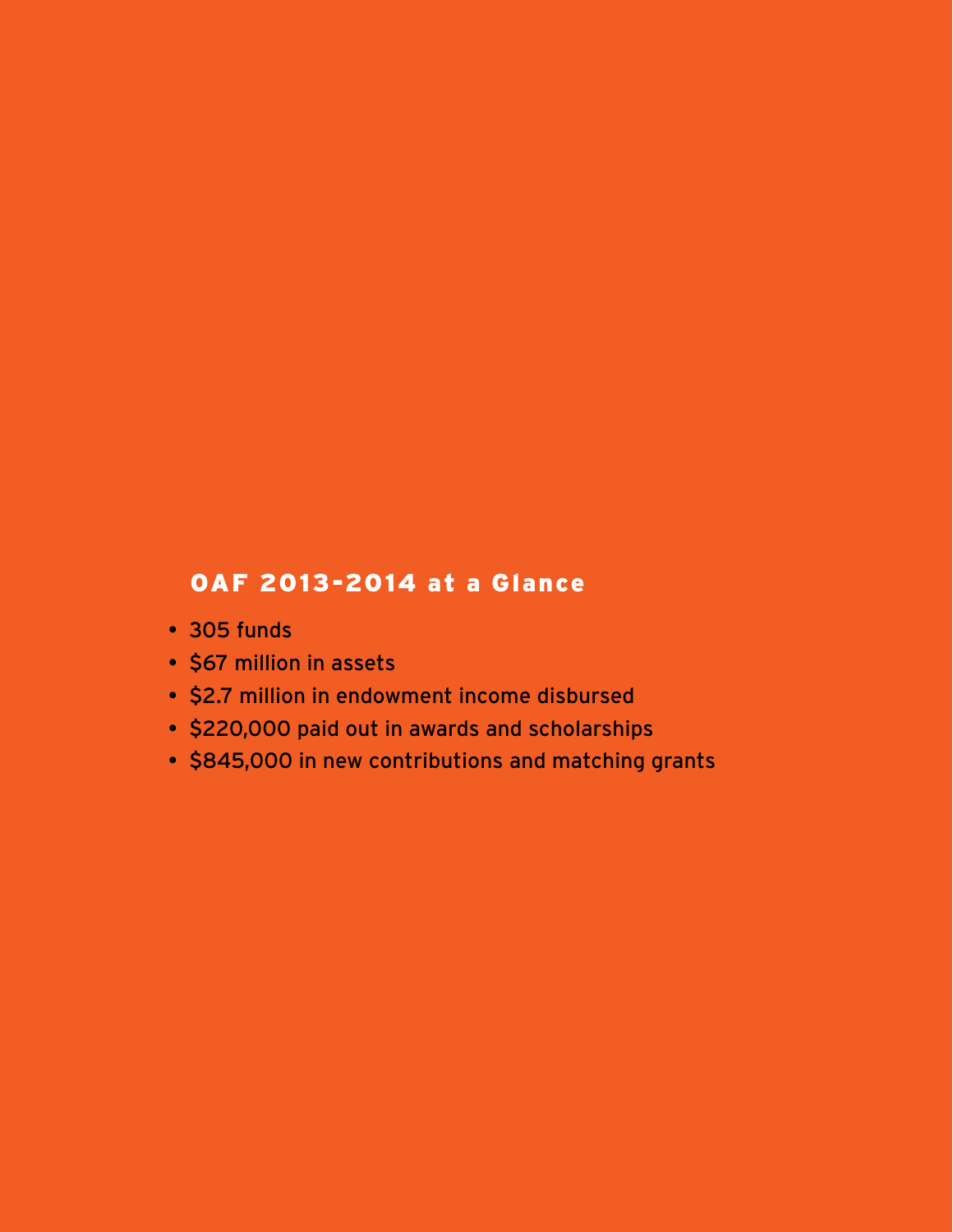

 "The Ontario Arts Foundation is passionately committed to contributing to the success of the arts community in Ontario, by quietly building a base of long-term support to ensure its longevity."

ALan Walker

# From the Executive Director

2013 was a very good year at the Ontario Arts Foundation. Our investments performed well, delivering one-year investment returns of 13.2%. The strong investment performance allowed us to increase the income payouts made to arts organizations which totaled \$2.7 million in 2013-2014. This performance positions the Foundation to sustain income payments during periods when security markets are volatile or weak. Our investment horizon is long term and the Board closely monitors investment performance against our investment objectives of generating stable income payouts to arts organizations while maintaining and increasing the market value.

We are honoured to be serving the arts in Ontario, and appreciate that arts organizations entrust their endowment money to our care. The endowment income generated is unrestricted and organizations can use this income at their discretion towards delivery of arts programs, external outreach/education or assist with operating costs.

Private awards and scholarships have always played a large role in the work of the Ontario Arts Foundation, and 2013 was no different. This year we saw many artists awarded for their tremendous talent and dedication to their craft. Arts patrons and donors can rest assured that the funds they have established or contributed to are actively providing artists the recognition they deserve. Our heartfelt thanks go out to the many donors who made this possible, and our congratulations to all the worthy award recipients.

On a final note, we are pleased to report that the Foundation achieved a small operating surplus for the second year in a row. We are committed to providing a service to the arts in Ontario through highly cost effective management, and at a very reasonable price.

Building a foundation for the arts requires dedication, commitment, and can't be accomplished alone. We are here to serve you, and welcome your input and contribution. Our door is always open, and we'd be pleased to work together to continue building a creative base for the arts in Ontario.

Alan Walker Executive Director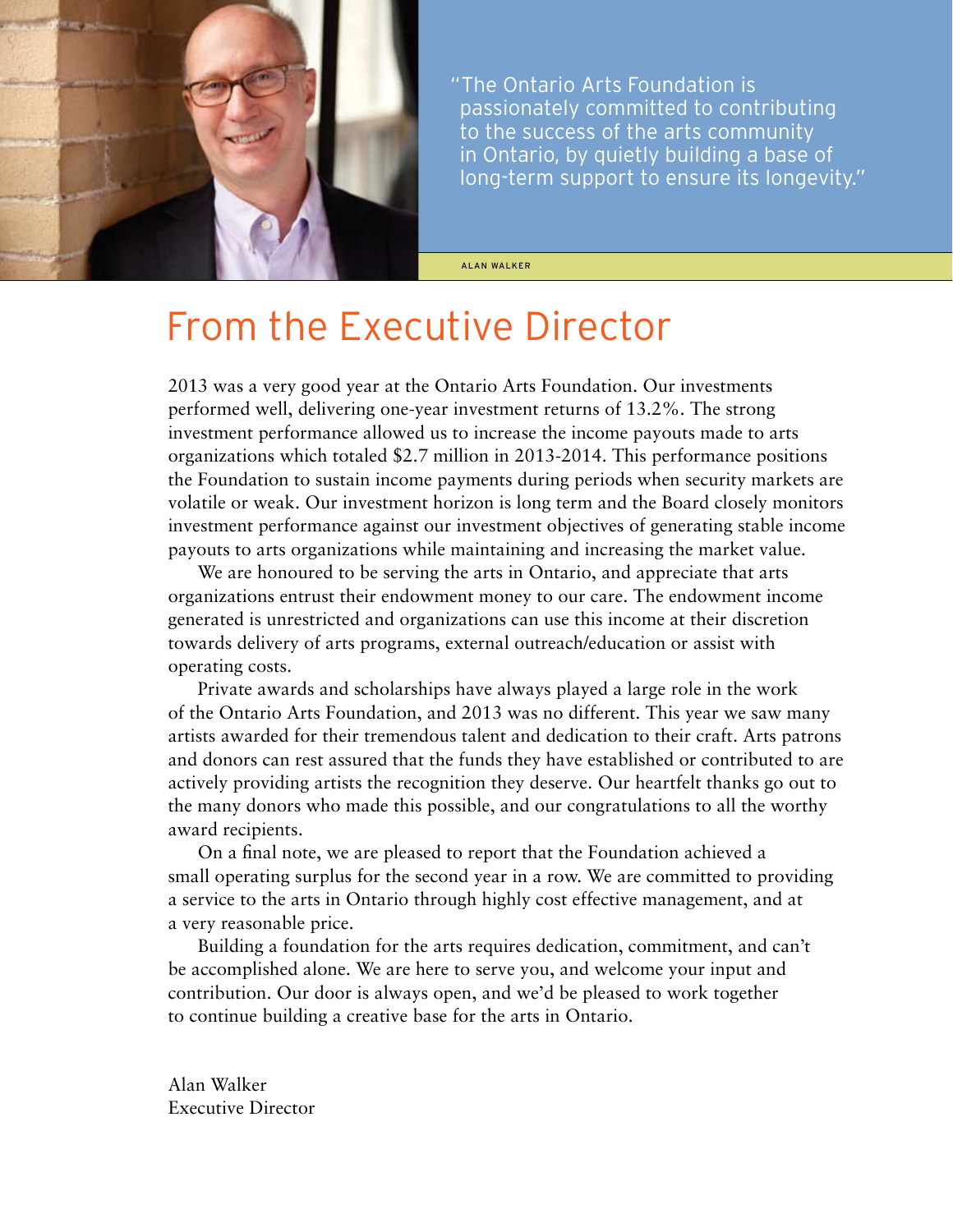

northern lights festival boréal

# The work of the OAF

- 1. To receive and manage long-term funds in support of the arts in Ontario. The Foundation holds two types of long-term funds:
	- a. *Endowment funds* where the income on permanently held and invested capital is disbursed; and
	- b. *Restricted funds* where provisions are made for the disbursement of capital as well as income.
- To make awards, grants or scholarships for outstanding accomplishments *2.* in the arts in Ontario or elsewhere.

The Ontario Arts Foundation was established in 1991 as a public foundation to encourage and facilitate private giving to the arts in Ontario. We are a nongovernmental foundation and a registered charity (charitable registration number: 89085 6370 RR0001). We focus on investments to support the arts in Ontario over the long term.

 "The Ontario Arts Foundation brings credibility and recognition to an award. It's wonderful that this kind of organization exists, especially in the arts where there are not a lot of resources."

— Tom Rooney, Founder of the Gina Wilkinson Prize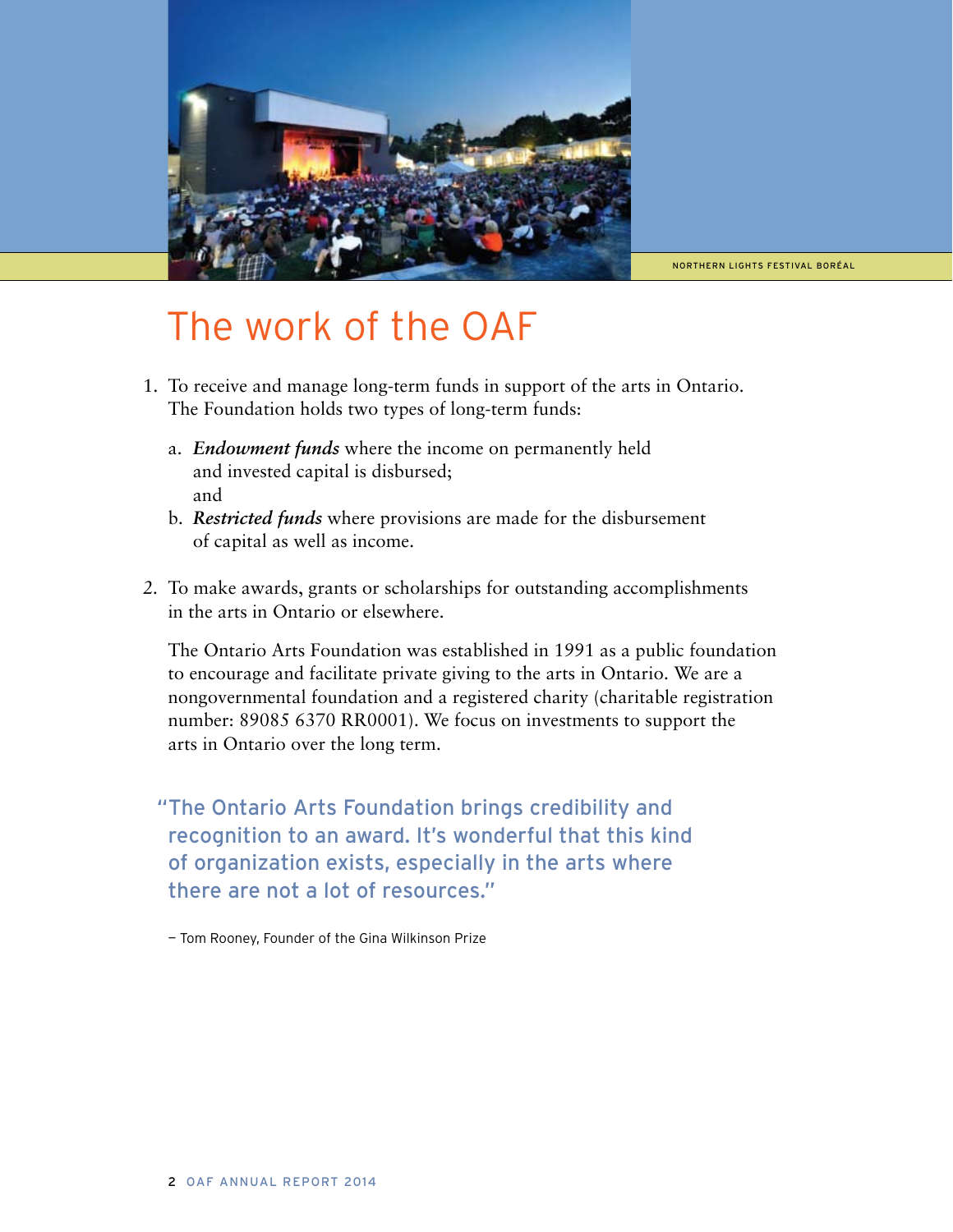

ballet jörgen

# Investment results

### **For the fiscal year ending March 31, 2014**

At the end of March 31, 2014, the market value of Foundation assets under management were **\$67 millio**n, up from **\$61.2 million in 2013**. The growth in assets is attributable to a combination of new contributions and government matching grants (\$845,000), as well as to strong investment returns.

We were able to distribute nearly \$3 million in awards and income, while preserving the golden goose which will continue to support Ontario arts in the future.



# OAF Funds OAF Funds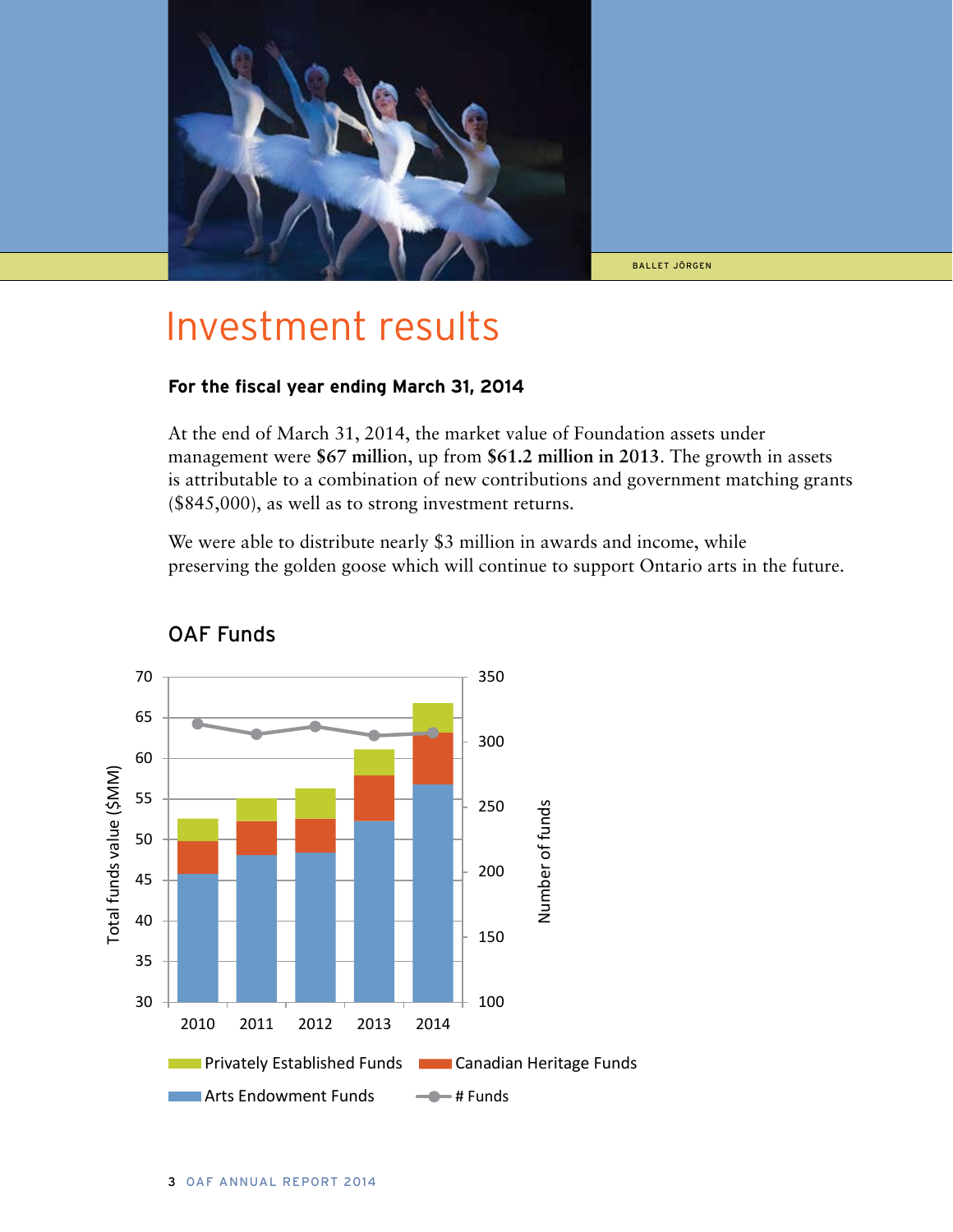

WESTBEN ARTS FESTIVAL THEATRE

# **Investment strategy over the longer term**

Over the years, the Foundation's investment strategy has allowed for continued growth in income paid out annually. With investment returns of 13.2% for the year ending March 31, 2014, and five-year returns of 11.7%, we are aligned with our goal of achieving long-term absolute capital appreciation while focusing on capital preservation.

### **Our investment strategy has three goals:**

- 1. To achieve at least a 5% real rate of return over a five year period to cover operating costs, create a reserve for inflation, and allow for annual income payouts in a range of 3 to 5%.
- 2. To preserve capital
- 3. To maintain the purchasing power of income over the rate of inflation



# Awards, Scholarships & Income Payouts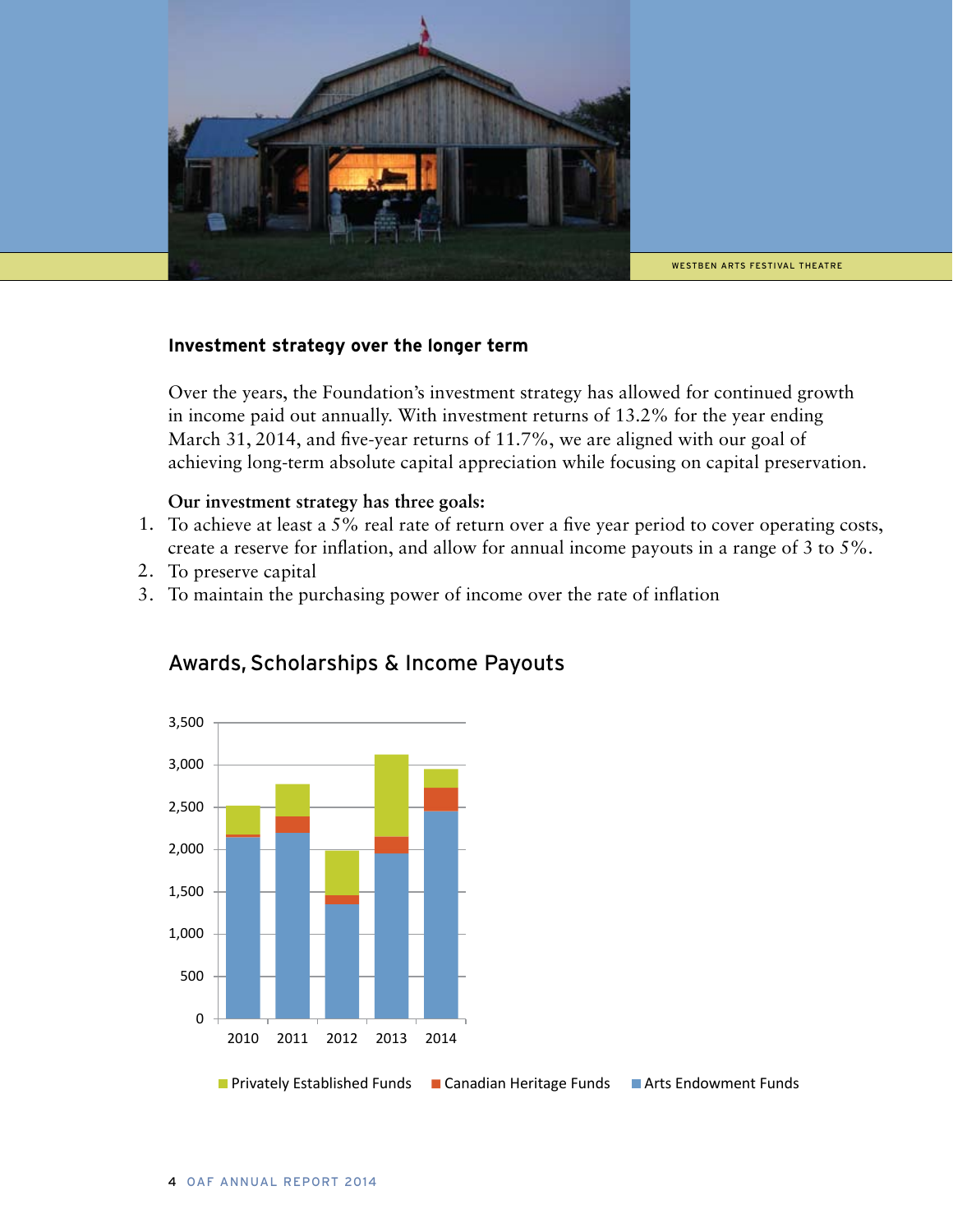

kingston symphony orchestra

The Foundation invests in high quality companies with trustworthy management teams who have a long-term focus. Assets are managed by professional investment managers on a discretionary basis and are actively managed—that is, portfolio managers choose asset classes, industry sectors and individual securities with a view to structuring a risk-managed portfolio that is expected to achieve long-term positive returns. The Foundation Board holds responsibility for setting strategy, hiring managers, and monitoring their results. The investment strategy and asset allocation (between equities and fixed income) is documented in an Investment Policy Statement, which is reviewed annually.



# Asset Mix of Investment Portfolio at March 31, 2014 Asset Mix of Investment Portfolio at March 31, 2014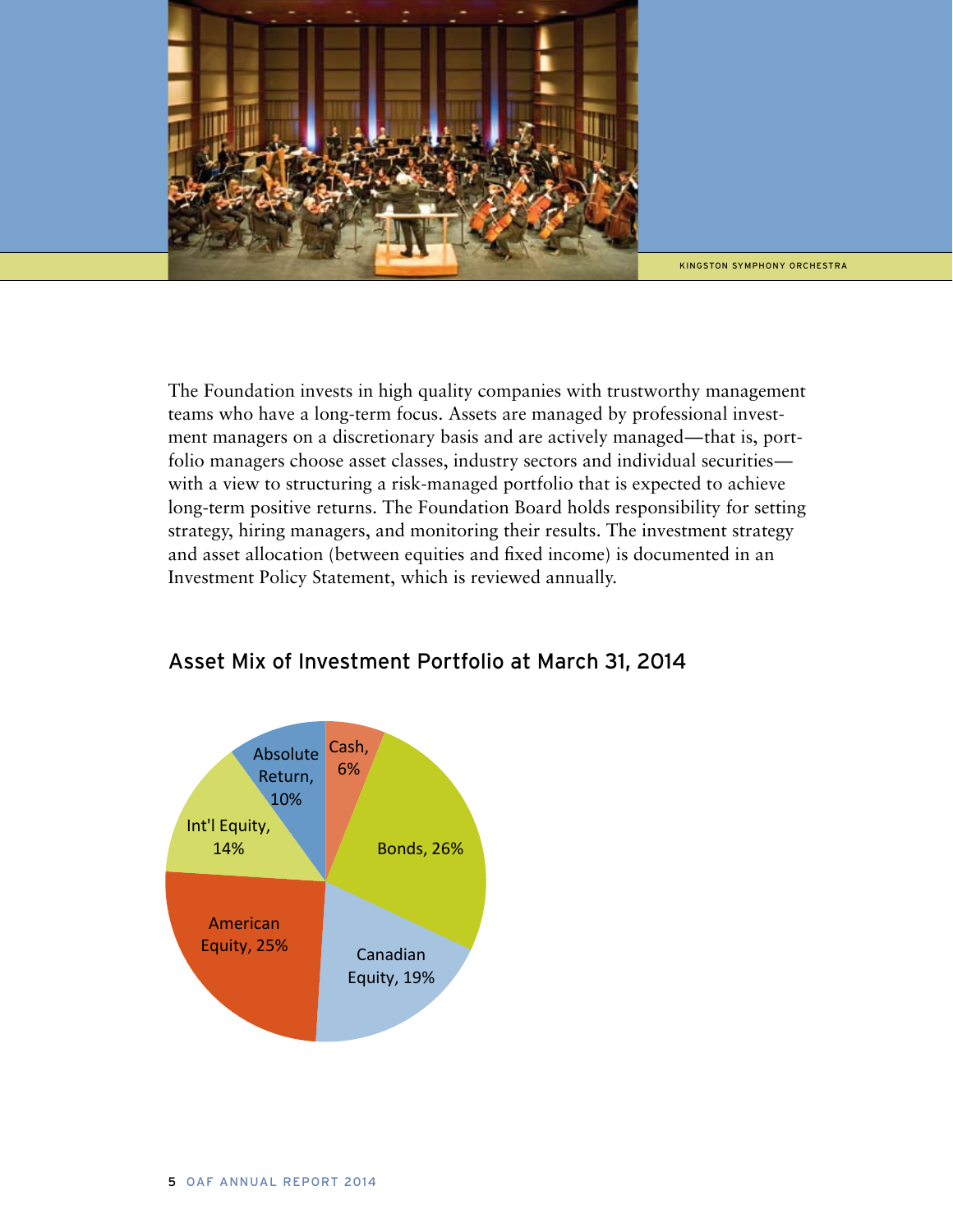

Louis applebaum composers award

# Endowment Funds

### **Arts Endowment Fund**

The Ontario Arts Foundation holds over 270 endowment funds established under the Arts Endowment Fund (AEF) program, a matching program of the Government of Ontario through the Ministry of Culture.

An increasing number of arts organizations are prioritizing the growth of their endowment funds and continue to make contributions (2013 – \$277,392), helping to secure a future stable source of unrestricted revenue.

We are currently focused on advocating with the Province of Ontario to renew the Arts Endowment Fund.

|                | > \$141.9 million Current market value of all AEF endowments                |
|----------------|-----------------------------------------------------------------------------|
| > \$52 million | Cumulative income payments made to arts organizations (1998-2014)           |
| ↑87%           | Return on the province's original \$60 million investment in matching funds |
| $>1\%$         | Low operating costs charged to funds                                        |

## **Canadian Heritage Funds**

**Endowment Incentives Component of the Canada Cultural Investment Funds**

Organizations are capitalizing on the multiplier effect of matching funds through the recent renewal of the Canadian Heritage, Endowment Incentives Component (2013 matching grants – \$376,200).

In February 2014, the Department of Canadian Heritage announced that beginning in 2015–2016 the Endowment Incentives Component is to become a permanent program with annual funding.

Each year, approximately \$18 million in matching grants is disbursed from the Program across Canada in support of arts organizations who wish to establish or help grow an endowment.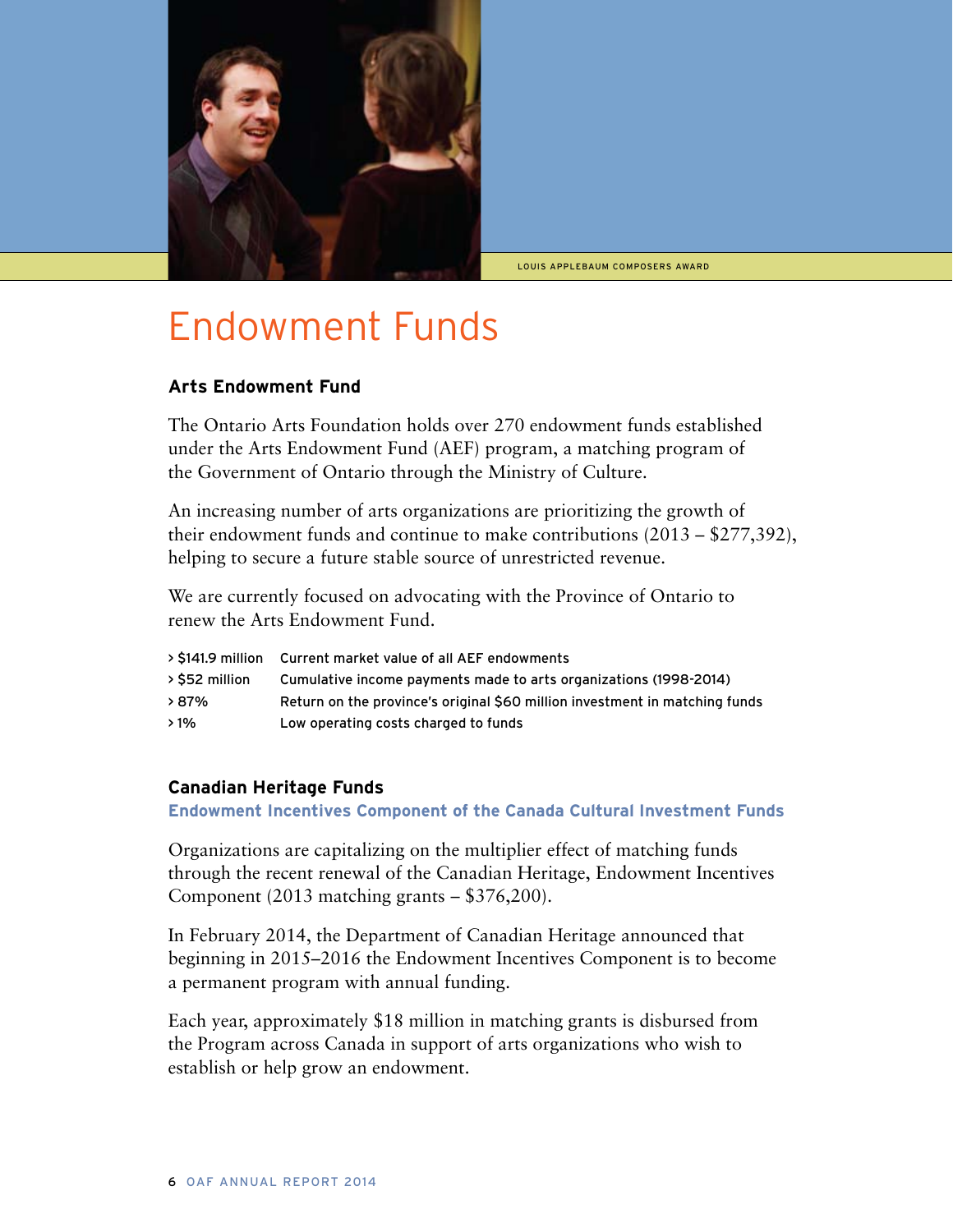

Christina and Louis Quilico Awards

# Endowment Income at Work

# **The Toronto Fringe Festival**

The Toronto Fringe produces two important festivals – the Toronto Fringe Festival in early summer and the Next Stage Theatre Festival in mid-January. The annual Fringe Festival offers 155 productions at 25 venues across the west end of Toronto, and draws 90,000 people over twelve days. The Next Stage Theatre Festival showcases the work of independent theatre artists to help them expose their work to wider audiences.

The Toronto Fringe also runs outreach activities benefitting youth, artists and the theatre community at large. Last year The Toronto Fringe was in a financial position to make a significant contribution to their endowment fund, which allowed them to participate in the matching funds program offered by Canadian Heritage. With their contribution of \$40,000 and the \$35,254 they received in matching funds, the additional \$75,254 added to their fund will significantly increase their endowment income as a source of unrestricted income.

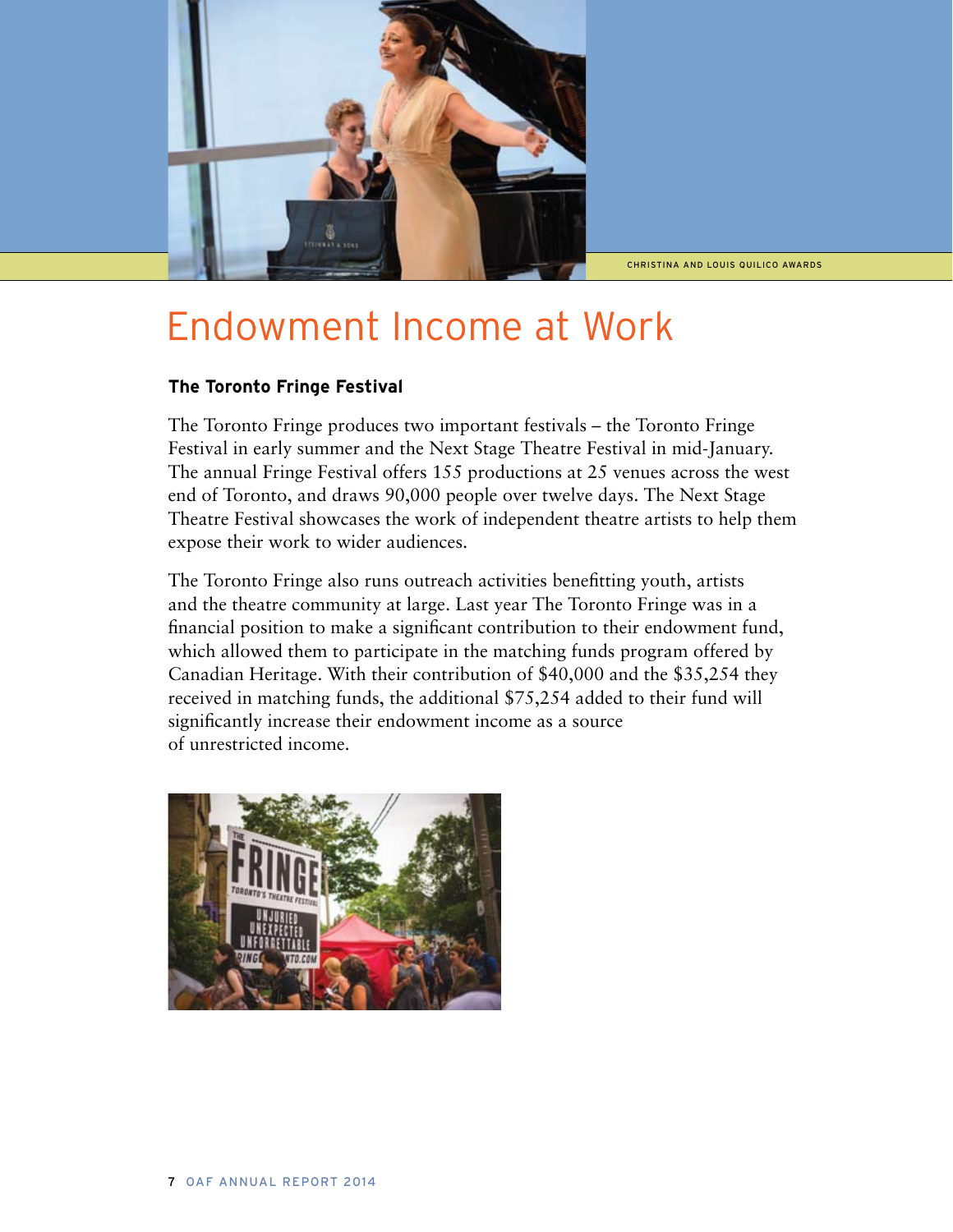

#### inner city angels

### **Gina Wilkinson Prize for an Emerging Female Director**

We call this "the little fund that could" – Gina Wilkinson was a talented actor/playwright and a stage director in constant demand. In memory of Gina's great talent and in celebration of her life, the *Gina Wilkinson Prize for an Emerging Female Directo*r was established by her husband, actor Tom Rooney in 2012. Donations began coming in – small amounts ( \$20, \$50, \$100 ) and the gifts continue as donors remember Gina each year. The fund has now passed \$50,000 and we were able to increase the initial award of \$1,000 to \$2,000. It is an annual award, offering financial support to the next generation of female theatre directors.



Gina Wilkinson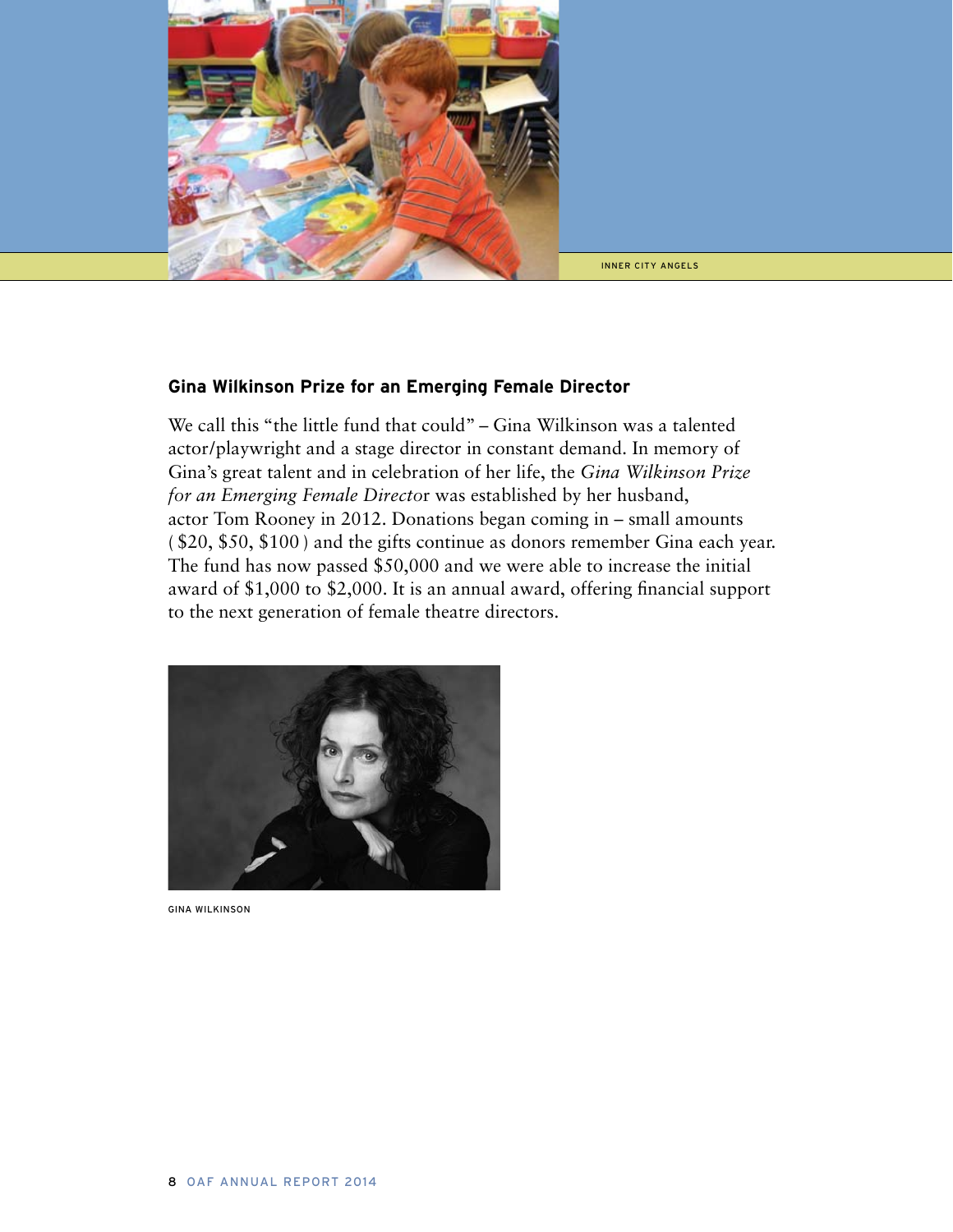

PAUL DEHUECK AND NORMAN WALFORD CAREER ACHIEVEMENT AWARD

### **The K. M. Hunter Artists Awards**

The K. M. Hunter Artists Awards are funded by the K. M. Hunter Charitable Foundation and are awarded annually to emerging artists who have completed their training, begun to produce a body of work, and are starting to make a significant mark in their respective fields of dance, interdisciplinary arts, literature, music, theatre and visual arts.

Since these awards were created in 1995, 109 artists have received awards totaling over \$700,000. In 2013, six artists each received \$8,000 awards.

 *"The K. M. Hunter Artist Award was inspired by an award I received in my early thirties that helped me realize I should take myself seriously as an artist and continue extending and developing my craft."*

– Martin Hunter



Andrew Rucklidge, "Bituminous Earth", 2011, oil and archival ink on toned gessoed linen 30 x 36 inches 2013 recipient of the K.M. Hunter Artist Awards, Visual Arts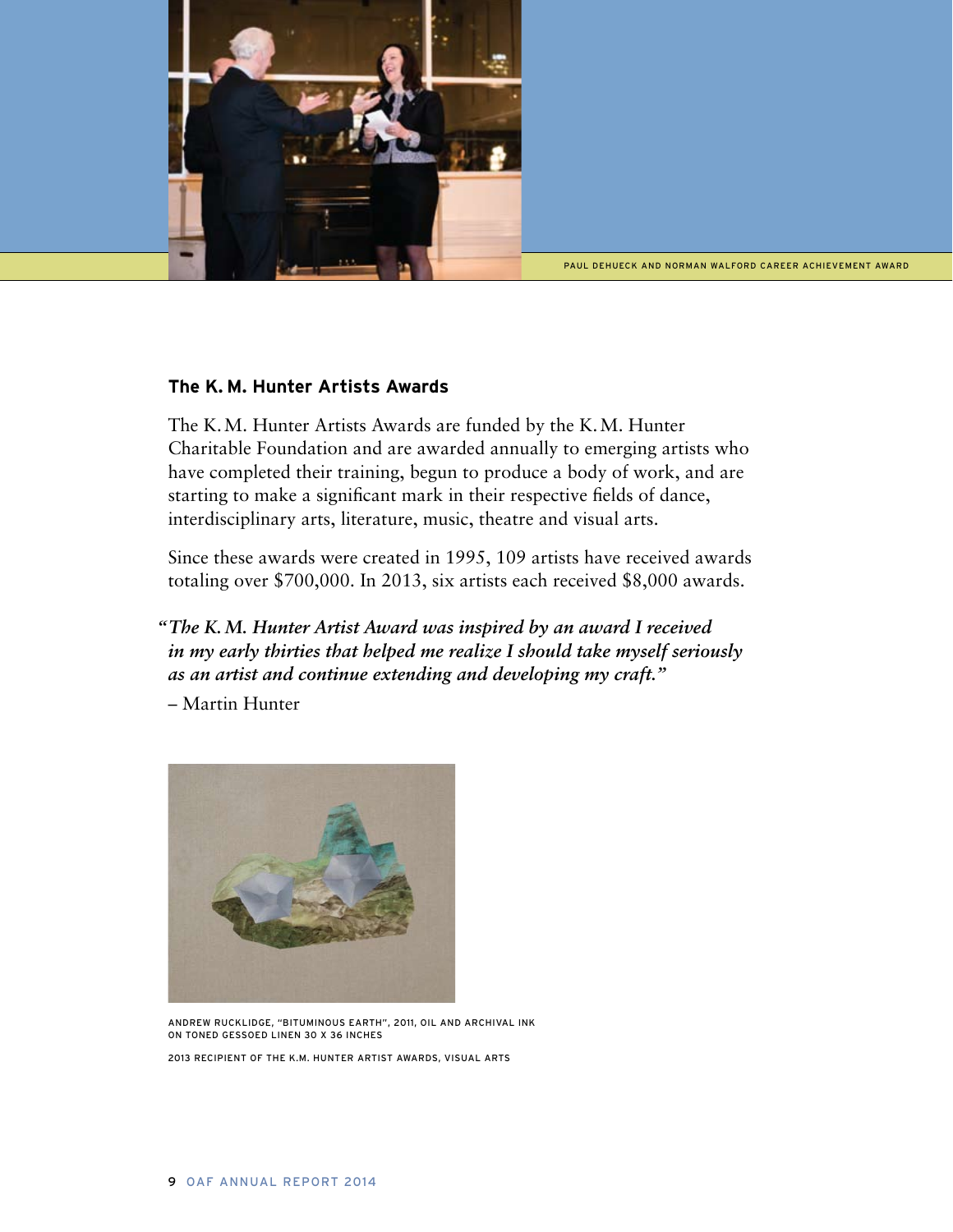

kitchener-waterloo art gallery

# Awards from Private Funds Over the Past Year

| <b>Fund</b>                                                               | <b>Recipient</b>                                                                                                                                                                                          | <b>Amount</b>                      |
|---------------------------------------------------------------------------|-----------------------------------------------------------------------------------------------------------------------------------------------------------------------------------------------------------|------------------------------------|
| <b>Laura Ciruls Painting Fund</b>                                         | Melissa Doherty                                                                                                                                                                                           | \$4,500                            |
| Virginia and Myrtle Cooper Award<br>in Costume Design                     | Julie Fox                                                                                                                                                                                                 | \$15,000                           |
| <b>William and Mary Corcoran Craft Awards</b>                             | Emma Smith (ceramics)<br>Simon Ford (furniture)<br>Chris Laskey (glass)<br>Malcolm Halley (textiles)                                                                                                      | \$700 each                         |
| <b>Paul deHueck and Norman Walford</b><br><b>Career Achievement Award</b> | Adrianne Pieczonka                                                                                                                                                                                        | \$20,000                           |
| K.M. Hunter Artists Awards                                                | Tanya Lukin-Linklater (literature)<br>Meagan O'Shea (dance)<br>evalyn parry (theatre)<br>Raven Kanatakta<br>Polson-Lahache (music)<br>Andrew Rucklidge (visual arts)<br>Amanda Strong (film & video)      | \$8,000 each                       |
| Hugh D. McKellar Fund                                                     | St. Michael's Choir School<br>Lambton Country Music Festival                                                                                                                                              | \$4,814<br>\$850                   |
| <b>Christina and Louis Quilico Awards</b>                                 | Rihab Chaieb & Neil Craighead (1st prize)<br>Claire de Sévigné (2nd prize) Ambur Braid<br>(3rd prize)                                                                                                     | \$4,000 each<br>\$3,000<br>\$2,000 |
| Ruth and Sylvia Schwartz Children's<br><b>Book Awards</b>                 | <b>Picture Book Category</b><br>A Hen for Izzy Pippik by Aubrey Davis, illus-<br>trated by Marie Lafrance<br>Adult Middle Reader Category<br>The Reluctant Journal of Henry K. Larsen<br>by Susin Nielsen | \$6,000<br>\$6,000                 |
| Tim Sims Encouragement Fund Award<br>for Work in the Comedic Arts         | <b>Nigel Grinstead</b>                                                                                                                                                                                    | \$5,000                            |
| <b>Gina Wilkinson Prize for an Emerging</b><br><b>Female Director</b>     | <b>Christine Brubaker</b>                                                                                                                                                                                 | \$2,000                            |
| <b>Wuchien Michael Than Fund</b>                                          | <b>Factory Theatre</b><br><b>Theatre Passe Muraille</b><br>Young People's Theatre                                                                                                                         | \$7,500<br>\$7,500<br>\$7,500      |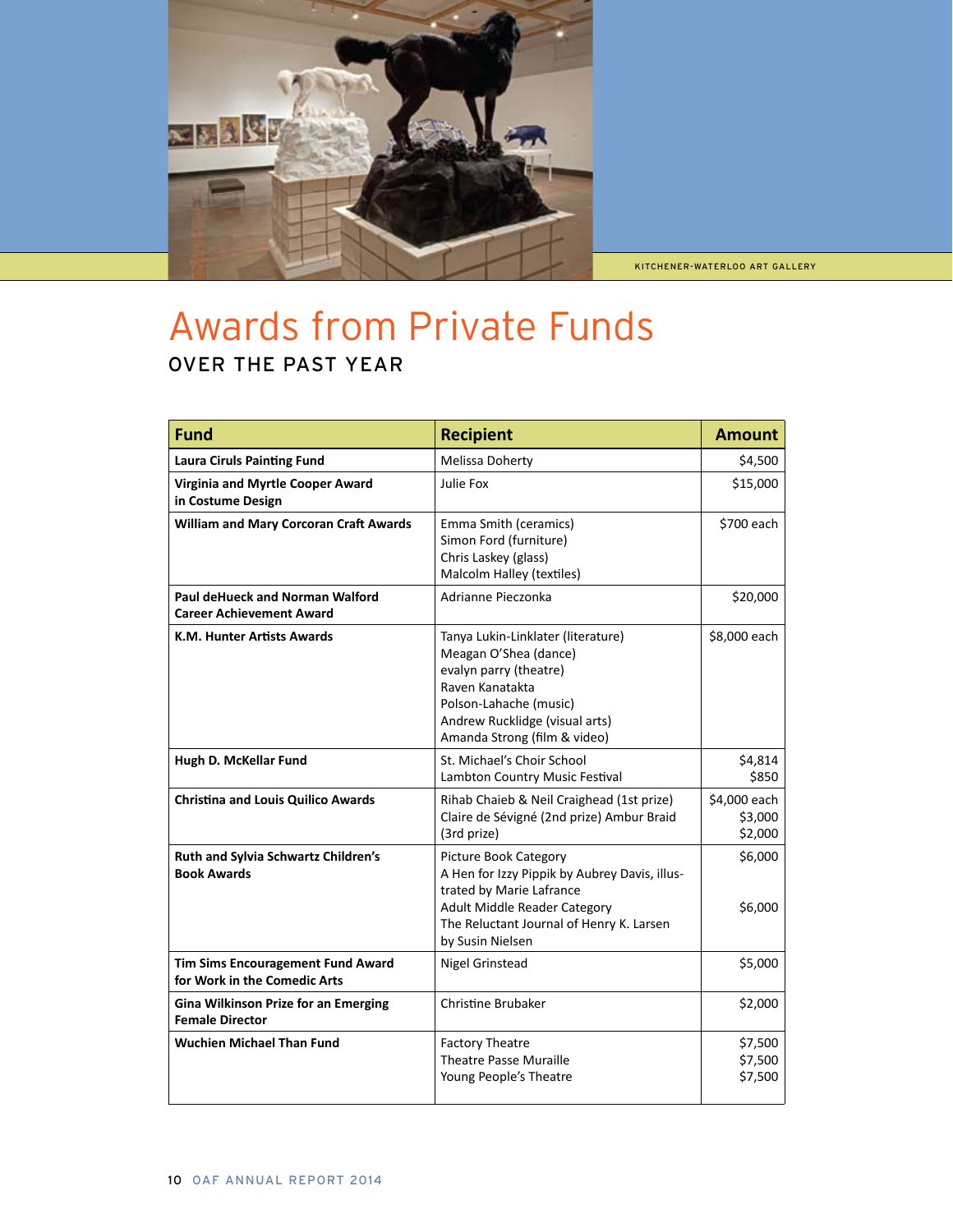

Canadian contemporary Dance THeatre

# Financial Highlights

| (5000s)                                           | 2014   | 2013   | 2012   |
|---------------------------------------------------|--------|--------|--------|
| <b>TOTAL ASSETS</b>                               | 67,245 | 61,475 | 56,695 |
| <b>Investment returns</b>                         |        |        |        |
| One year                                          | 13.2%  | 11.9%  | 3.8%   |
| Three years                                       | 9.7%   | 9.2%   | 11.2%  |
| Five years                                        | 11.7%  | 5.5%   | 2.6%   |
| <b>Fund balances</b>                              |        |        |        |
| <b>Arts Endowment Funds</b>                       | 56,873 | 52,832 | 48,443 |
| Canadian Heritage Funds                           | 6,469  | 5,610  | 4,261  |
| Privately Held Funds                              | 3,613  | 3,249  | 3,768  |
| <b>Operating Funds</b>                            | 254    | 209    | 190    |
| <b>Donations Received</b>                         | 845    | 1,475  | 1,674  |
| Awards, Scholarships and<br><b>Income Payouts</b> | 2,995  | 3,124  | 1,989  |
| <b>Operating expenses</b>                         |        |        |        |
| Operations and asset<br>management)               | 1,110  | 1,070  | 804    |
| As an average of total as-<br>sets                | 1.6%   | 1.7%   | 1.4%   |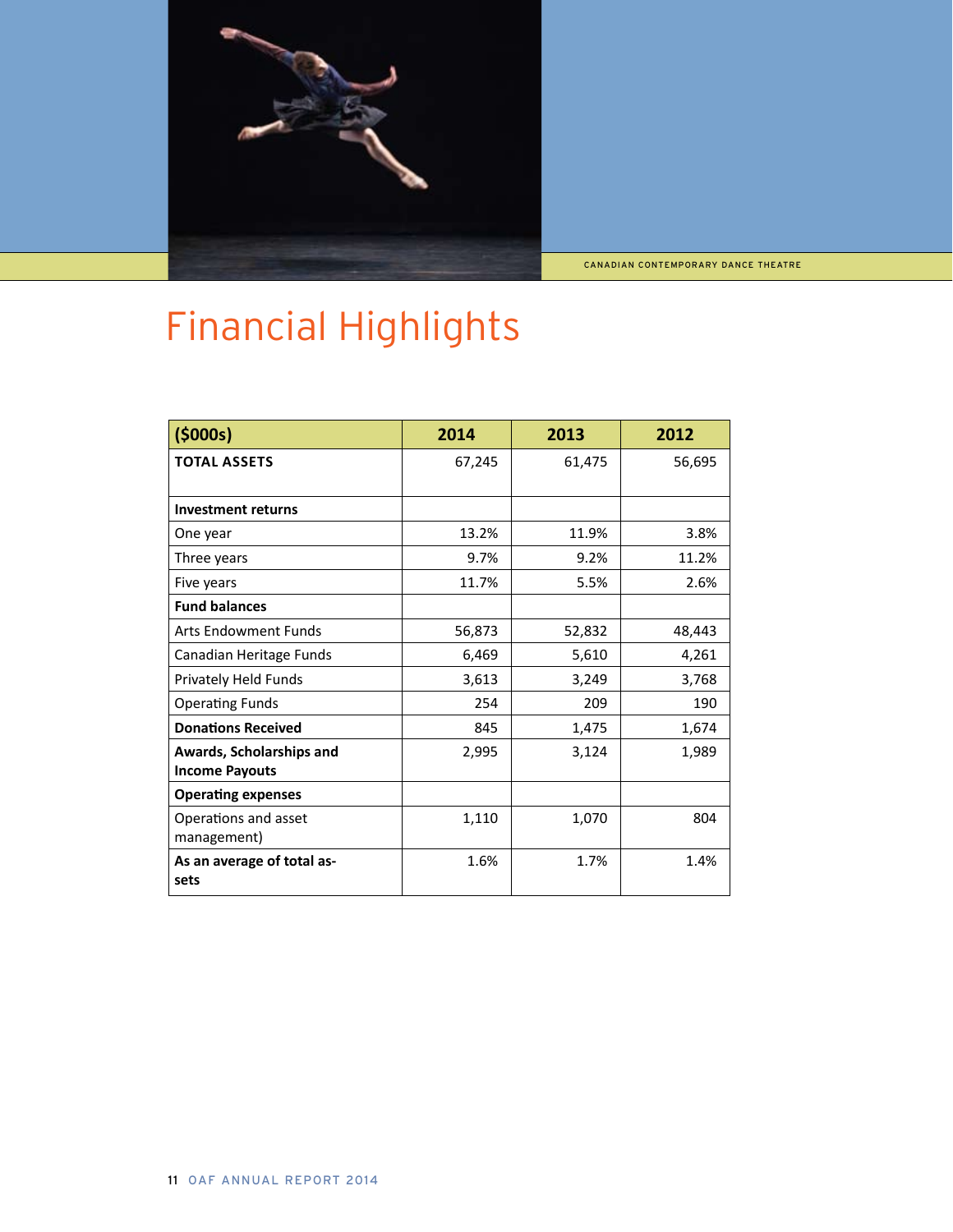

canadian film centre

# **The arts enrich our lives**

The arts enlighten us. They entertain us. They enrich our lives. And many of us would like to give something in return.

### **For more information please contact:**

Ontario Arts Foundation 151 Bloor Street West, Suite 500 Toronto, Ontario M5S 1T6

### **www.ontarioartsfoundation.on.ca**

Facebook: www.facebook.com/OntarioArtsFoundation Twitter: @OntarioArtsFdn

Alan F. Walker Ann Boyd Executive Director Associate Director t. 416-969-7413 t. 416-969-7411 awalker@arts.on.ca aboyd@arts.on.ca

Charitable registration number 89085 6370 RR0001

### **Board of Directors**

Kevin Fairs Kevin Garland Judith Gelber Anthony R. Graham, Chair Michael Koerner CM, Treasurer John D. McKellar CM, QC, Vice-Chair Gaelen Morphet Hugh P. O'Neil James Pitblado CM Timothy R. Price Donald M. Ross OC Katherine L. Smalley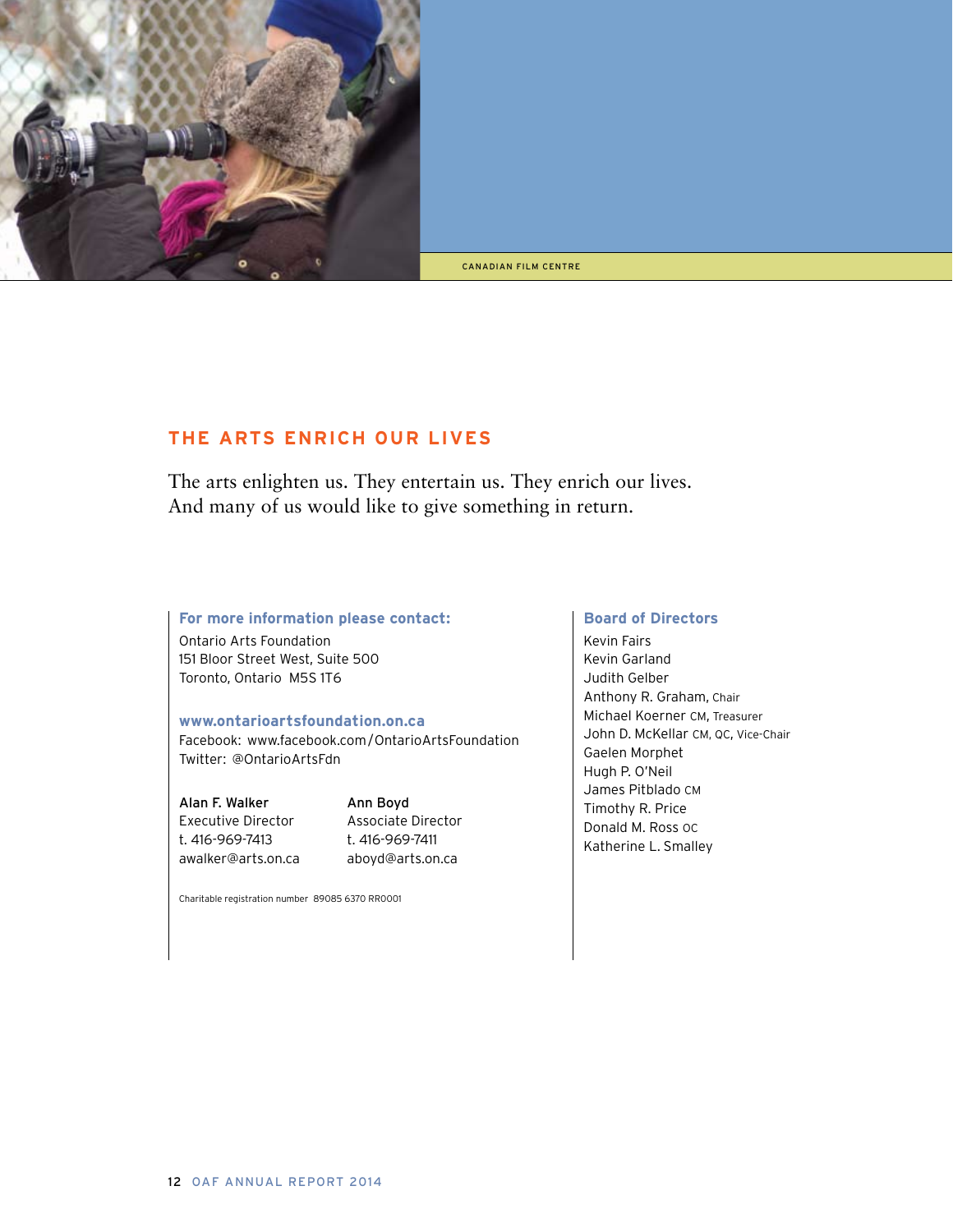### **Photo Credits**

#### **Cover**

HOLD UP THE SKY: A STORY INSPIRED BY AN OUTDOOR MOSAIC WATER FOUNTAIN DESIGNED BY<br>GRADES 4 AND 5 STUDENTS FROM ROSE AVENUE PUBLIC SCHOOL, TORONTO. UNDER THE GUIDANCE OI<br>ARTIST CARA RESNICK AND STORYTELLER MARYLYN PERINGER. photo by Jane Howard Baker.

#### **Page 2**

#### **Page 3**

Ballet Jörgen. Swan Lake. Photo: Kevin Vagg.

#### **Page 4**

Photo: Michel Proulx.

#### **Page 5**

Kingston Symphony Orchestra. Photo: John Mcquarrie.

#### **Page 6**

Dean Burry, Winner of the 2011 Louis Applebaum Composers Award. Photo: Colleen Nicholson.

#### **Page 7**

Mezzo soprano, Rihab Chiab and accompanist Jenna Douglas. Christina and Louis Quilico Awards. Richard Bradshaw Amphitheatre, 2013. Photo: Chris Hutcheson. Fringe Festival of Toronto. Photo: Brian Batista Bettencourt.

#### **Page 8**

### Gina Wilkinson

#### **Page 9**

John McKellar, OAF Vice-Chair and soprano, Adrianne Pieczonka. Paul DeHueck and Norman Walford Career Achievement Awards. 2014. Photo: Joey Lopez.

K.M. HUNTER ARTIST AWARD: ANDREW RUCKLIDGE, "BITUMINOUS EARTH", 2011, OIL AND ARCHIVAL INK ON<br>TONED GESSOED LINEN 30 X 36 INCHES, 2013 RECIPIENT OF THE K.M. HUNTER ARTIST AWARDS, VISUAL AR

#### **Page 10**

Installation view of David R. Harper's Entre le chien et le loup, on view at the Kitchener-Waterloo Art Gallery May 10 — August 18, 2013. Photo: Robert McNair

#### **Page 11**

#### **Page 12**

Canadian Film Centre. Film Resident in production shooting a CFC short. Photo: David Lee.

#### **back Cover**

Open Studio. An education class. Photo: Jonathan Groeneweg.